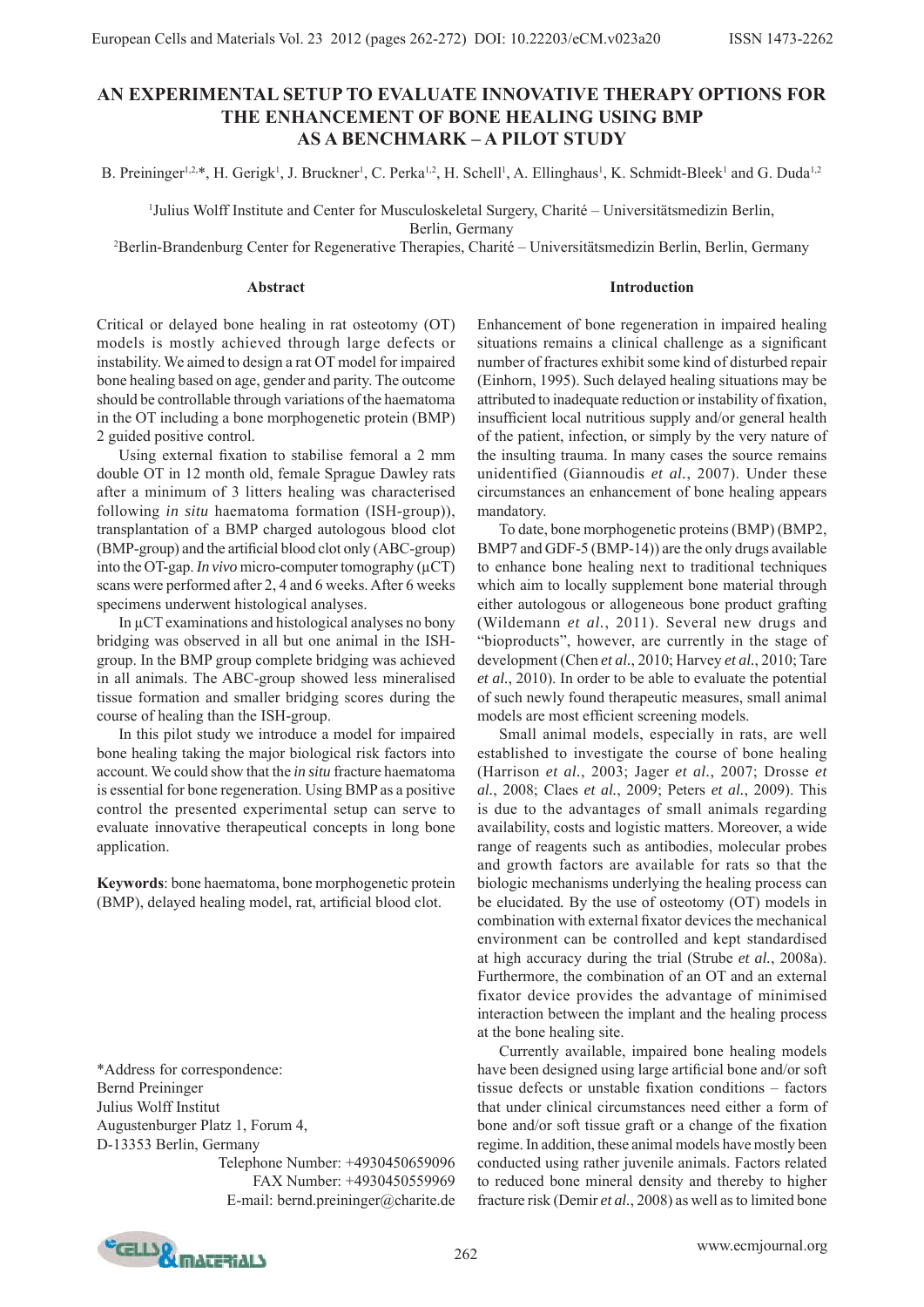healing capacity, like age (Meyer *et al.*, 2001; Meyer *et al.*, 2006; Strube *et al.*, 2008b) and gender (David *et al.*, 2006; Parker *et al.*, 2007; Yamada *et al.*, 2007 Strube *et al.*, 2009) are inherently considered in osteoporosis models (Kalu, 1991; Duque *et al.*, 2009); yet these factors have not been taken into account so far in bone healing models.

 The hypotheses of this work were: i) that in 12-monthold female, ex-breeder Sprague Dawley rats, a 2 mm femoral OT gap stabilised by an external fixator device would not heal within 6 weeks, whereas by the local application of BMP within a blood clot bony bridging would be achieved (Govender *et al.*, 2002; Einhorn *et al.*, 2003; Wildemann *et al.*, 2011); ii) that the delivery of an autologous blood clot would not alter the healing outcome compared to the group in which native haematoma was allowed to form following the OT.

 The aims of this study were: i) to characterise a delayed healing model without large bone and/or soft tissue defects or instability, but with a choice of animals having formally reduced biological bone healing potential; ii) to set a benchmark within the model by the use of the currently solely approved drug therapy for bone healing disorders – BMP. In future, newly developed products for the enhancement of bone healing can be compared to the clinical standard (BMP) within a well-designed animal model at high efficiency.

### **Materials and Methods**

### *In vitro* fixator testing

In order to check the suitability of the used fixator devices for the animal model, the range of loading likely to occur during the *in vivo* experiment was tested *in vitro*. The testing procedure was performed as described previously (Strube *et al.*, 2008a). In brief: For *in vitro* mechanical testing, the fixators were mounted on harvested femora of 12-month-old female ex-breeder Sprague-Dawley rats, identical to the ones in *in vivo* surgery  $(n = 3)$ . An OT was performed after the fixators were mounted on the bones to test the stiffness of the fixator device bridging the OT gap. Specimens were examined using titanium K-wires and cross linked carbon bars mounted at an offset of 7.5 mm (as described in the surgical technique section). Both ends of the specimens were embedded into custommade casting containers with polymethylmethacrylate (Technovits 3040, Heraeus Kulzer, Wehrheim, Germany). For rotational stability after embedding, a short pin was implanted perpendicular to the bone long axis proximally and distally of the K-wires. The specimens were mounted onto a biomechanical testing machine (ElectroForce® TestBench LM1, Bose, MN, USA). Torsional stiffness was tested at 0.5°/s up to 5° at an axial preload of 0.3 N. Axial stiffness was tested at 1 mm / min displacement with a preload of 0.3 N up to 10 N.

# *In vivo* **experimental design**

In a total of 17 female ex-breeder Sprague-Dawley rats (weight:  $407 \pm 28$  g; minimum 3 litters) a midfemoral double OT was stabilised with an external fixator. One group received no further treatment, leaving the *in situ* haematoma in the OT gap (ISH, *n* = 7). In a second group an artificial blood clot was implanted into the OT gap (ABC,  $n = 5$ ), while in a third group a BMP-charged artificial blood clot was implanted into the OT gap (positive control group (BMP), *n* = 5). *In vivo* micro-computer tomography  $(\mu$ CT) scans and X-rays were performed at 2, 4 and 6 weeks after surgery to monitor bone healing. After 6 weeks the animals were sacrificed. Femora were harvested and underwent histological analysis. All animal experiments were carried out according to the policies and principles established by the AnimalWelfare Act. The design of the animal surgeries was critically reviewed and approved by the local legal representative (Landesamt für Arbeitsschutz, Gesundheitsschutz und technische Sicherheit, Berlin, Germany: G0428/08).

### **Surgical technique**

Surgery was performed under general anaesthesia. The animals received an intraperitoneal injection with 0.3 mg/ kg Medetomidin (Domitor®, Pfizer, Karlsruhe, Germany) and 60 mg/kg Ketamine (Actavis, Langenfeld, Germany). Prior to the operation, all animals were weighed and the left hind portion, including the entire leg, was shaved and disinfected by using povidone-iodine. All animals were subcutaneously injected with an antibiotic (4 mg/kg Clindamycin, Ratiopharm, Ulm, Germany). As analgesia the animals received an injection of 20 mg/kg Tramadol (Tramal®, Grünendal Aachen, Germany) directly prior to the surgery. The animals were laid on their right side on a heating plate (37 °C) covered with a sterile sheet leaving the left hind leg uncovered. A longitudinal lateral skin incision was made over the femur. The femur was exposed by blunt dissection of the fascia between the quadriceps and hamstring muscles. A primary stainless steel fixator served as drilling guide to ensure correct and reproducible positioning of the K-wires relative to the bone. Using this drilling guide, the four holes were drilled consecutively with a drill of 0.8 mm diameter (S-11, Implantmeds, W&H Oral Surgery, Büromoos, Austria), using constant irrigation (0.9 % saline solution) and followed by screwing in the wires bicortically, still using the guide. The template was removed and the cross-linked carbon fixator bar was mounted at an offset of 7.5 mm. The musculature in the middle between the two inner K-wires was then dissected from the bone at a length of approximately 4 mm and protected by a wound elevator. The femur was double osteotomised (0.3 mm saw blade, S-8R, Implantmeds, W&H Oral Surgery) in the centre between the two inner K-wires using a 2 mm saw guide fixed on the K-wires to set a standardised gap size. The bone segment was removed thereafter. Irrigation was performed during cutting to prevent thermal damage to the bone and surrounding tissues and the K-wires were then shortened flush with the bar. The fascia of the muscle was sutured with 3.0 absorbable sutures, the skin then closed with 3.0 nonabsorbable sutures, which were removed after 2 weeks during the wound care routine. The animals were closely monitored during the first three days after surgery. For post-surgery analgesia, the animals received Tramal® in their drinking water (25 mL/L) for three days. Afterwards the animals were seen daily, the wound was monitored, and weight was controlled weekly.

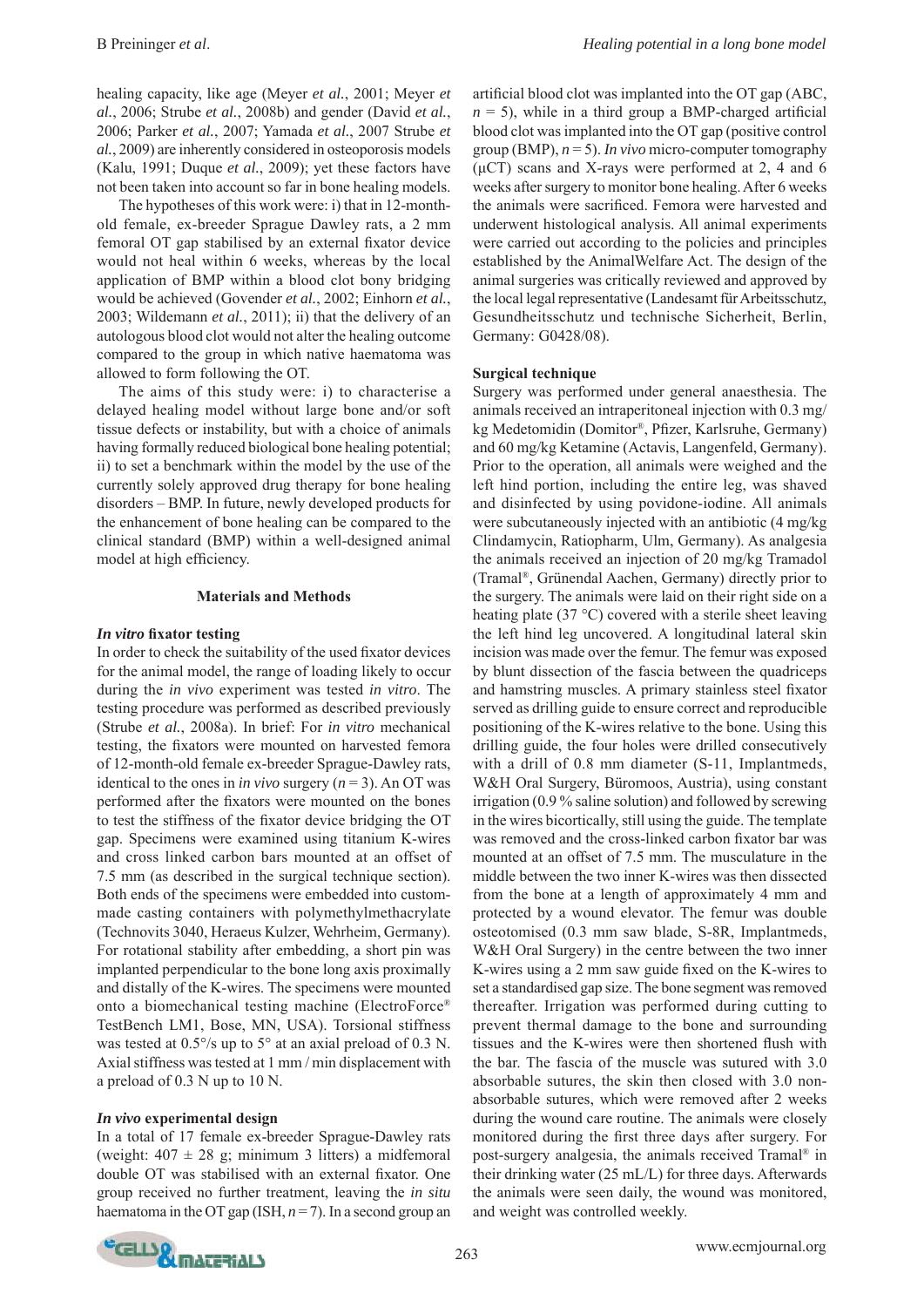

**Fig. 1**. The artificial blood clot: Depicted next to a 1 mL syringe for size comparison (A). This blood clot is then inserted in the osteotomy gap of the femur, stabilised with an external fixator  $(B)$ .

### **Blood clot formation**

A blood clot composed of 200 μL autologous peripheral blood was prepared for each animal at the beginning of the surgical procedure. Peripheral blood was drawn from the saphenous vein from the right shank under general anaesthesia using a 1 mL syringe prepared with 30 μL of citrate (buffered sodium citrate (equivalent to 3.2 % sodium citrate) 0.109 M, taken from BD Vacutainer Citrate Plus Plastic Tubes # 363080, BD Franklin Lakes, NJ, USA) to inhibit the immediate coagulation and keep the blood from clotting. The blood was then filled into the lid of a 1.5 mL Eppendorf tube (VER International, Darmstadt, Germany) as a form-giving device for the round shape needed to fit into the OT gap (Fig. 1). In the BMP group, rhBMP2 (50 μg of rhBMP-2 (derived from *E. coli*; (Kubler *et al.*, 1998)) per animal (1 mg/mL, ddH<sub>2</sub>O; Prof. Sebald, Würzburg, Germany)) was added before clotting was initiated with the addition of  $4 \mu L$  CaCl<sub>2</sub>·12H<sub>2</sub>O and  $4 \mu L$  thrombin both in the ABC and in the BMP groups (500 I.E. /mL; Baxter Deutschland, Unterschleißheim, Germany).

#### *In vivo* **micro computer tomography (μCT)**

Bone healing was assessed by *in vivo* micro computer tomography (μCT) at 2, 4 and 6 weeks post-operation. The animals were under general anaesthesia during this procedure (Medetomidin 0.3 mg/kg (Domitor®, Pfizer) and Ketamine 60 mg/kg (Actavis) i.p.). All femora were scanned using quantitative micro-computed tomography (vivaCT 40, Scanco Medical, Brüttisellen, Switzerland). Scans were reconstructed at 35 μm isotropic resolution. A volume of interest (VOI) was defined for the periosteal and endosteal callus, excluding the cortical bone based on inner and outer values for semi-automatic contouring. A 4 mm volume of interest (VOI) was applied, 2 mm in each axial direction starting at the centre slice of the osteotomy gap. Accordingly, the VOI included the 2 mm gap region and 1 mm in both the proximal and distal directions from the borders of the original OT.

 A global threshold for fracture callus at 233 mg HA/cm3 was manually determined, corresponding to 50 % of the mineralisation of intact cortical bone from the tibia. This value was based on visual inspection of ten random single tomographic slices from each animal's tibia. Outcome



**Fig. 2**. Five regions within a section through the callus tissue in the VOI (volume of interest) of the μCT evaluation have been defined as indicated by the green numbers. The black square on the right side symbolises the fixator bar and the pins mounted on the lateral side of the femur.

measures included bone volume (BV, mm<sup>3</sup>), total callus volume (CV, mm<sup>3</sup>), BV/CV, and tissue mineral density (TMD, mg HA/cm<sup>3</sup>). Bone mineral content (BMC) as a product of BV and TMD was calculated. 3D Pictures were reconstructed using Scanco software.

 Furthermore, a score was used to quantify the bridging of the OT gap by mineralised tissue during the course of the experiment. Therefore, in an imaginary perpendicular plane to the length axis of the fixator in the medial region of the gap, mineralised tissue formations bridging the gap were assessed in 5 separate regions (Fig. 2). One blinded scorer evaluated bridging with the help of a 3D-reconstruction of CT-Imaging. In every separate region, bridging was rated 1 for bridging or 0 for non-bridging. The bridging score for every individual animal represents the sum of the scores of every region with a maximum of 5 points.

# **Histological procedure and analyses**

The femora of the ISH and the ABC group were fixed for 2 days in normal buffered formaldehyde, decalcified

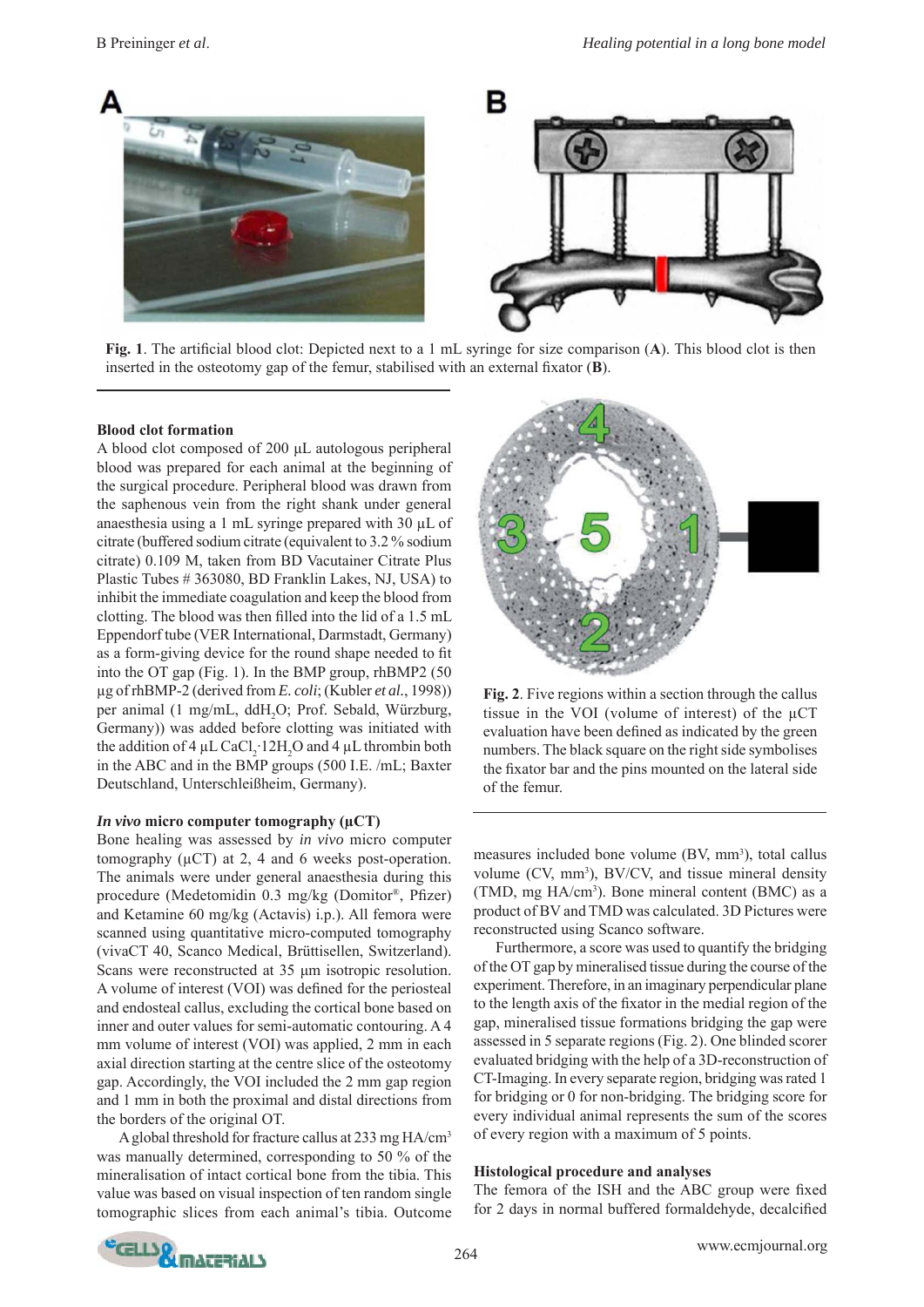

**Fig. 3**. 3D reconstructions from μCT scans from one representative animal after 2, 4 and 6 weeks of each group are shown. In the ISH group (left) mineralised tissue was formed predominantly at the endosteal regions. After 6 weeks the gap had not been bridged; rather a sealing of the medullary canal was observed. In the ABC group (middle) callus formation was mainly located between the cortices adjoining the gap. Neither bridging nor cap-formation was observed. In the BMP group (right) massive callus formation in the periosteal and intercortical regions was observed between week 2 and 4. Complete bridging with a reformed medullary canal had occurred during the 6 weeks observation period.

in EDTA (42 days at 37 °C), dehydrated with alcohol and xylol, and embedded in paraffin. The femora of the BMP group were fixed for 2 days in normal buffered formaldehyde, dehydrated in ethanol, and embedded in polymethylmethacrylate (Technovit1 9100, Heraeus Kulzer). Longitudinal serial sections  $(4 \mu m)$  were cut in the plane of the K-wire ducts for all femora.

 Sections of each animal were stained with Movat's Pentachrome which allows a distinct and colourful contrast between the different tissue types: haematoma/fibrin is stained different shades of red, cartilage is deep green, fibrous connective tissue is light green-blue and bony tissue is stained yellow (Olah *et al.*, 1977)*.* The sections were analysed for the type of tissue bridging the gap. Thereby we distinguished between mineralised tissue, cartilage tissue and connective tissues within the OT gap region. In case the gap was bridged by mineralised tissue it was further assessed whether the formation occurred in the periosteal or intercortical region.

# **Statistical analysis**

Mean values together with standard errors were calculated for non-parametric data gained from the μCT analysis. Data comparison was interpreted using the Kruskal-Wallis Test and corrected *p* values for intergroup comparisons. For statistical analysis SPSS 18.0 for Windows (SPSS Inc., Chicago, IL, USA) was used. A *p* value of less than 0.05 was taken to be a significant difference.

# **Results**

# *In vitro testing of the fixator devices*

Torsional and axial loading of the system showed a linear correlation of force and rotation and force and displacement during the test protocol at values of  $14.7 \pm 2.1$  Nmm/ $\degree$  and  $57.3 \pm 7.4$  N/mm, respectively.

# *In vivo* **μCT – callus formation and bridging of the gap**

During the course of the experiment, mineralised tissue formation at 2, 4 and 6 weeks after OT was observed in *in vivo* μCT. In the ISH there was only very scarce periosteal callus formation without any bridging of the defect zone by mineralised tissue. In the majority of the animals, mineralised callus formation was observed within the gap region. This callus formation, however, did not bridge the gap.

 In the ABC group callus formation only occurred in the intercortical region. The callus formed there, however, did not bridge the gap and was only appositioned at the region directly above the medullary canal.

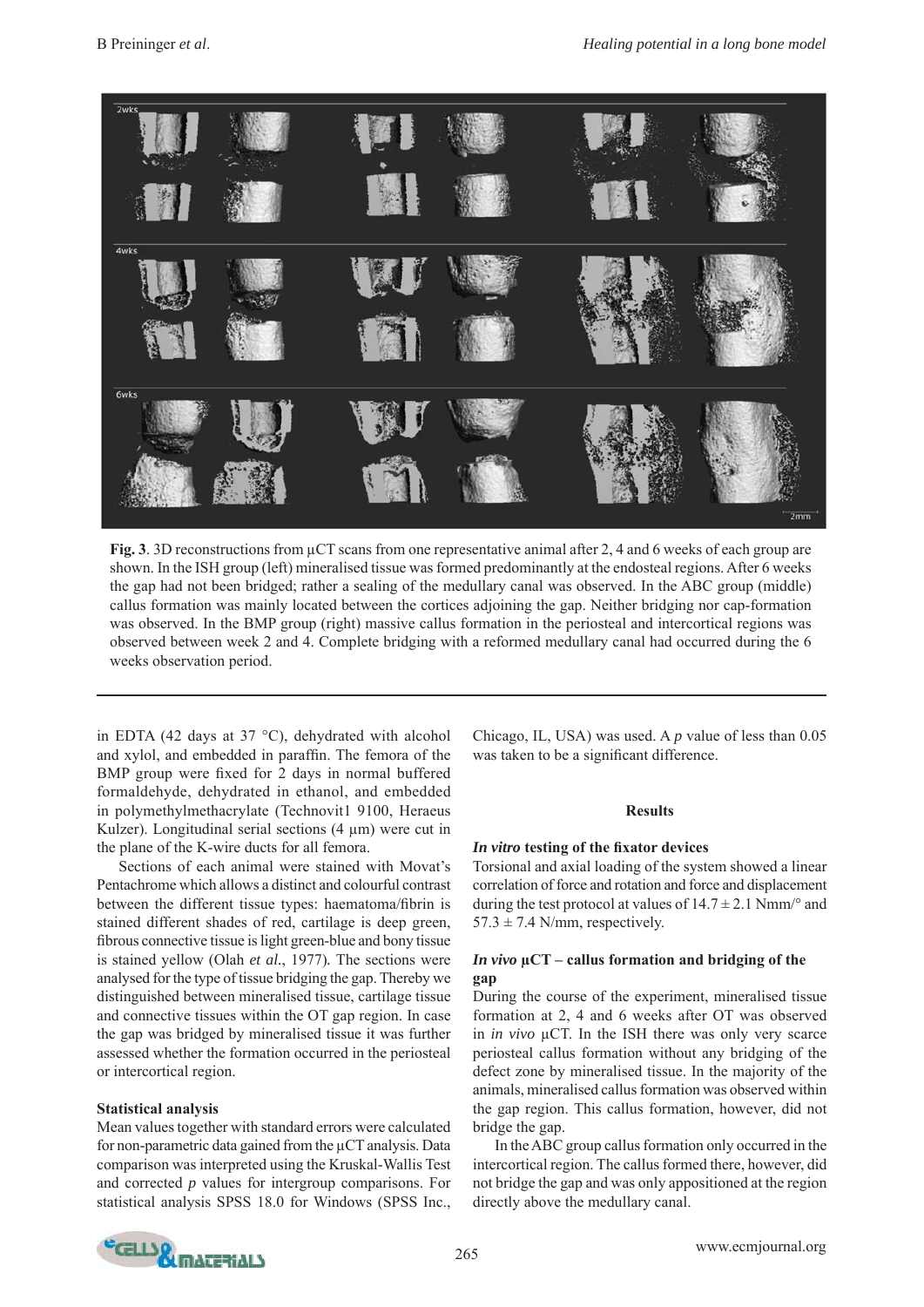**Table 1.** Parameters retrieved from the μCT given as mean ± standard deviation (min-max) are grouped by treatment and time points. There was significantly more Callus Volume (CV, BV) in the BMP group than in the other groups (*p*  $< 0.001$ ); Within the ISH-group these values were higher than in the ABC-group although not significant ( $p < 0.2$ ). The bone mineral content (BMC) was significantly higher in the BMP group than in the other groups ( $p < 0.001$ ); Within the ISH-group these values again were higher than in the ABC-group although not significant ( $p < 0.16$ ). No significant differences could be observed for BV/CV and TMD between the investigated groups.

|             |              | BMP                         | <b>ABC</b>                   | <b>ISH</b>                  |
|-------------|--------------|-----------------------------|------------------------------|-----------------------------|
|             | CV           | $155 \pm 66 (86 - 243)$     | $20,4 \pm 4,5(14 - 25)$      | $22,6 \pm 5,8(16,2 - 29,1)$ |
| 2wks        | BV           | $44,5 \pm 16 (23 - 62)$     | $10,1 \pm 2,6(7 - 13)$       | $12,3 \pm 2,8$ (10 - 16)    |
|             | <b>BV/CV</b> | $0.3 \pm 0.1$ (0.2 - 0.5)   | $0,5 \pm 0,1$ (0,4 - 0,6)    | $0,6 \pm 0,1$ $(0,4 - 0,6)$ |
|             | <b>TMD</b>   | $573 \pm 14 (552 - 588)$    | $520 \pm 200 (160 - 616)$    | 658,4 ±54,7 (629 - 740)     |
|             | BMC (BMD)    | $25,4 \pm 8,5(14 - 34)$     | $5,1 \pm 2,2(2,0 - 7,3)$     | $8,1 \pm 1,7(6 - 10)$       |
| 4wks        | CV           | $161 \pm 52$ (103 - 212)    | $24,8 \pm 8,6$ (14 - 34)     | $36,6 \pm 14,2(17 - 50)$    |
|             | BV           | $95 \pm 21 (78, 6 - 119)$   | $15,0 \pm 6,3 (8 - 22)$      | $24,4 \pm 11,5(9 - 36)$     |
|             | <b>BV/CV</b> | $0,6 \pm 0,2(0,4 - 0,8)$    | $0,6 \pm 0,1$ (0,5 - 0,7)    | $0,6 \pm 0,1$ (0,5 - 0,7)   |
|             | TMD          | $658 \pm 35 (629 - 715)$    | $666,3 \pm 35,4 (623 - 708)$ | $672,3 \pm 12,5(663 - 690)$ |
|             | BMC (BMD)    | $62,5 \pm 14 (49,5 - 78,4)$ | $10,0 \pm 4,1(5,4 - 14)$     | $16,3 \pm 7,6(6 - 24)$      |
| <b>Gwks</b> | CV           | $148 \pm 45 (95 - 185)$     | $30,0 \pm 9,6(18 - 43)$      | $51,2 \pm 24,3(21 - 80)$    |
|             | BV           | $104 \pm 31 (76 - 152)$     | $22,0 \pm 8,8(12 - 36)$      | $40,4 \pm 19,8(14 - 61)$    |
|             | <b>BV/CV</b> | $0,7 \pm 0,1$ (0,5 - 0,8)   | $0,7 \pm 0,1$ (0,6 - 0,9)    | $0,8 \pm 0,1$ (0,7 - 0,8)   |
|             | <b>TMD</b>   | $735 \pm 34 (710 - 792)$    | 725,1 ±75,2 (603 - 800)      | $746,9 \pm 28,1(710 - 775)$ |
|             | BMC (BMD)    | $75,9 \pm 22 (59 - 113)$    | $15,9 \pm 6,6 (8,8 - 26,5)$  | $30,4 \pm 15,1(10 - 45)$    |

**Table 2.** Bridging scores (mean values) assessed in the μCT-normalised *versus* the number of animals are given. Regions 1-4 (Fig. 2) have been summarised in one column whereas results from the centre region (5) are given in a separate column. Please note that superiority of the BMP group in the bridging score results from higher values only in the peripheral regions 1-4, while in the centre region only a few differences can be observed. (ISH: untreated control group; ABC: artificial clot group; BMP: rhBMP2 treated positive control group; *n*: number of animals per group; wks: weeks).

|           |                     | bridging score normalized vs. n |        |     |
|-----------|---------------------|---------------------------------|--------|-----|
| group     | time point Zone 1-4 |                                 | Zone 5 |     |
| ISH(n 7)  | 2 wks               | 0,0                             | 0,0    | 0,0 |
| ABC(n 5)  | n                   | 0,0                             | 0,0    | 0,0 |
| BMP (n 5) | п                   | 2,0                             | 0,2    | 2,2 |
| ISH (n 7) | 4 wks               | 0,4                             | 0,3    | 0,7 |
| ABC (n 5) |                     | 0,0                             | 0,0    | 0,0 |
| BMP (n 5) | п.                  | 2,0                             | 0,2    | 2,2 |
| ISH(n 7)  | 6 wks               | 0,6                             | 0,3    | 0,9 |
| ABC(n 5)  |                     | 0,0                             | 0,2    | 0,2 |
| BMP (n 5) | п                   | 3,4                             | 0,6    | 4,0 |

 In the BMP group massive callus formation was observed and bridging occurred in all animals already at a 4 week time point. The callus formation was observed predominantly in periosteal and intercortical regions, whereas relatively smaller stimulation of the formation of mineralised tissue within the medullary canal occurred (Fig. 3). During the experiment no pronounced signs of swelling, seroma or prolonged wound secretion were observed in the BMP-Group compared to the two other groups.

# **Callus volume and quality**

The amount of callus formed increased over time as well as the mineral content of the newly formed tissue in all animals ( $p < 0.0001$ ). At all investigated time points the total volume (CV) of callus formation was significantly higher in the BMP group than in the ISH and the ABC groups ( $p \le 0.0001$ ). Moreover, the bone volume (BV) and the tissue mineral content (TMC) in the BMP group were significantly higher at all analysed time points ( $p <$ 0.0001). Results after 2, 4 and 6 weeks for each group are displayed in Fig. 4 and summarised in Table 1.

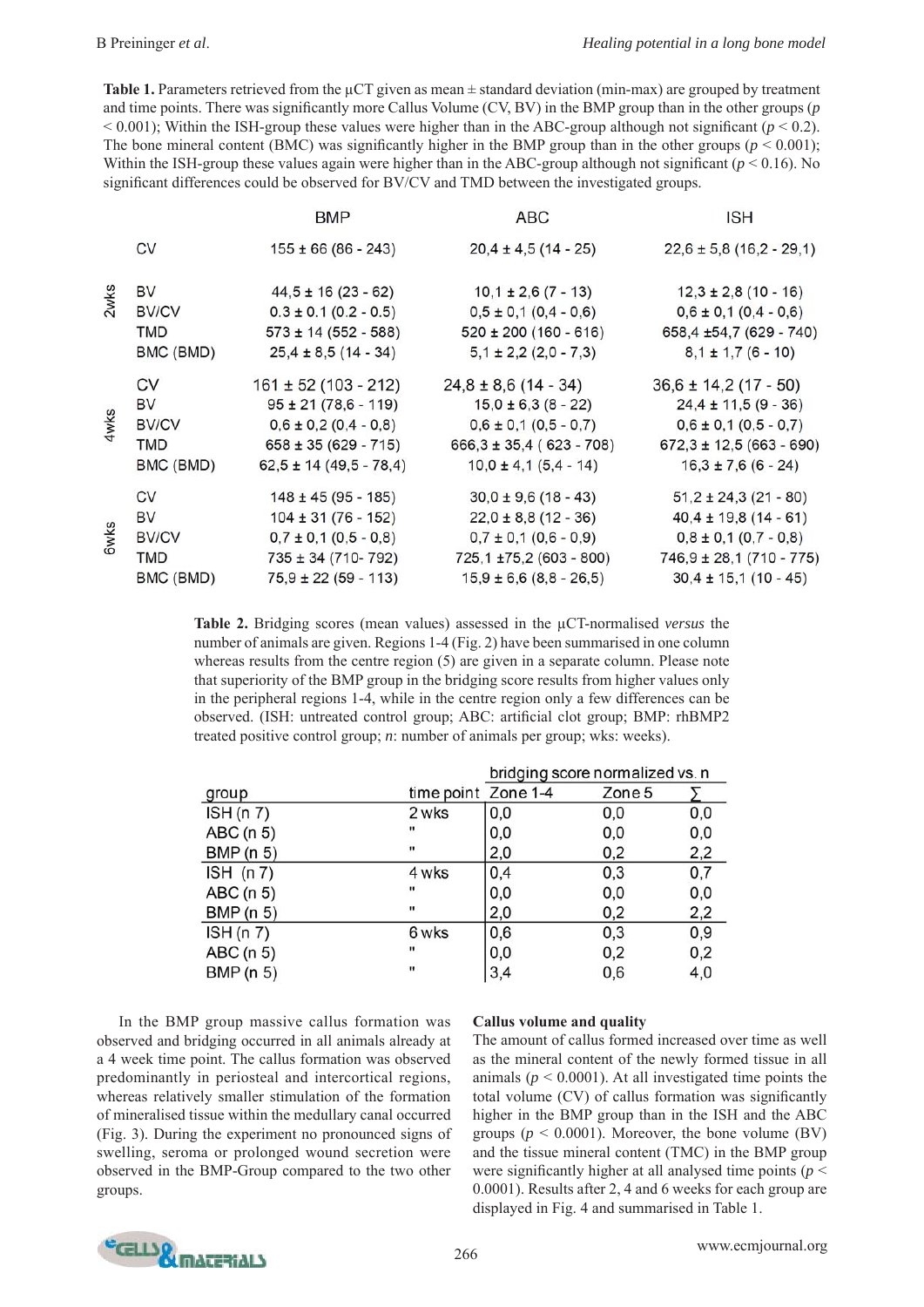

**Fig. 4.** An increase of callus volume  $(CV, [mm^3])$ , the amount of bone of the callus tissue  $(BV, [mm^3])$  as well as bone mineral contend (BMC, [mg]) on the basis of total mineral density of the callus was observed over time. All of these parameters were significantly higher in the BMP group when compared to those in the ISH and ABC group (Kruskal-Wallis Test ;  $p \le 0.0001$ ). Note the early callus formation in the BMP group. A tendency towards lesser CV and BMC of callus formation was observed in the ABC group compared to the ISH group (Kruskal-Wallis Test; *p* = 0.2 and 0.16, respectively), (CV: total volume, BV: bone volume, BMC: bone mineral content, wks: weeks); (BMP: rhBMP2 treated positive control group = grey; ABC: artificial clot group = white, ISH: untreated control group = chequered).



**Fig. 5**. μCT images of the osteotomy healing progression at 6 weeks post-surgery showing an example of the ISH group on the left, ABC group in the middle, and the BMP group on the right side. Almost no callus formation at the periosteal site can be observed in the ISH and the ABC group while massive periosteal and intercortical callus formations occurred in the BMP group. In the ISH a capping and in the ABC group a sealing of the medullary canal is depicted. Still, it seems that in the ISH group, delayed bridging would be likely to occur while this would not be expected in the ABC group (μCT: micro computer tomography; ISH: untreated control group; ABC: artificial clot group; BMP: rhBMP2 treated positive control group).

Within the group where the artificial blood clot was transplanted into the OT gap, a tendency towards lesser CV and BMC of callus formation was observed, in comparison to the ISH group ( $p = 0.2$  and 0.16, respectively).

# **Bridging**

During the course of the experiment no bridging of the OT gap by mineralised tissue was observed in all but one animal of the ISH group. In 5 animals the cap-formation in the centre region bulged into the OT gap, sealing the medullary canal, however, without bridging the gap (Fig. 5). In one animal, bridging in 4 out of 5 investigated locations (Fig. 2) occurred at the 6-week time point.

 In the ABC group very little callus formation was observed in the periosteal regions as well as within the

gap regions; formations of mineralised tissue without bulging into the medullary canal can be seen here. This was constant for all animals in this group.

 In the 3D CT reconstructions from the BMP group, the OT gap was bridged by mineralised tissue at least partly in all animals already after 4 weeks. After 6 weeks, bridging occurred in 4 out of 5 regions in the BMP group. Over the course of the experiment, mineralised tissue formations in the BMP group originated mostly from the periosteal regions (Fig. 5). This was confirmed by the bridging score where differences between the groups were well pronounced in the periosteal regions and only marginally in the centre region. Results of the bridging score are summarised in Table 2.

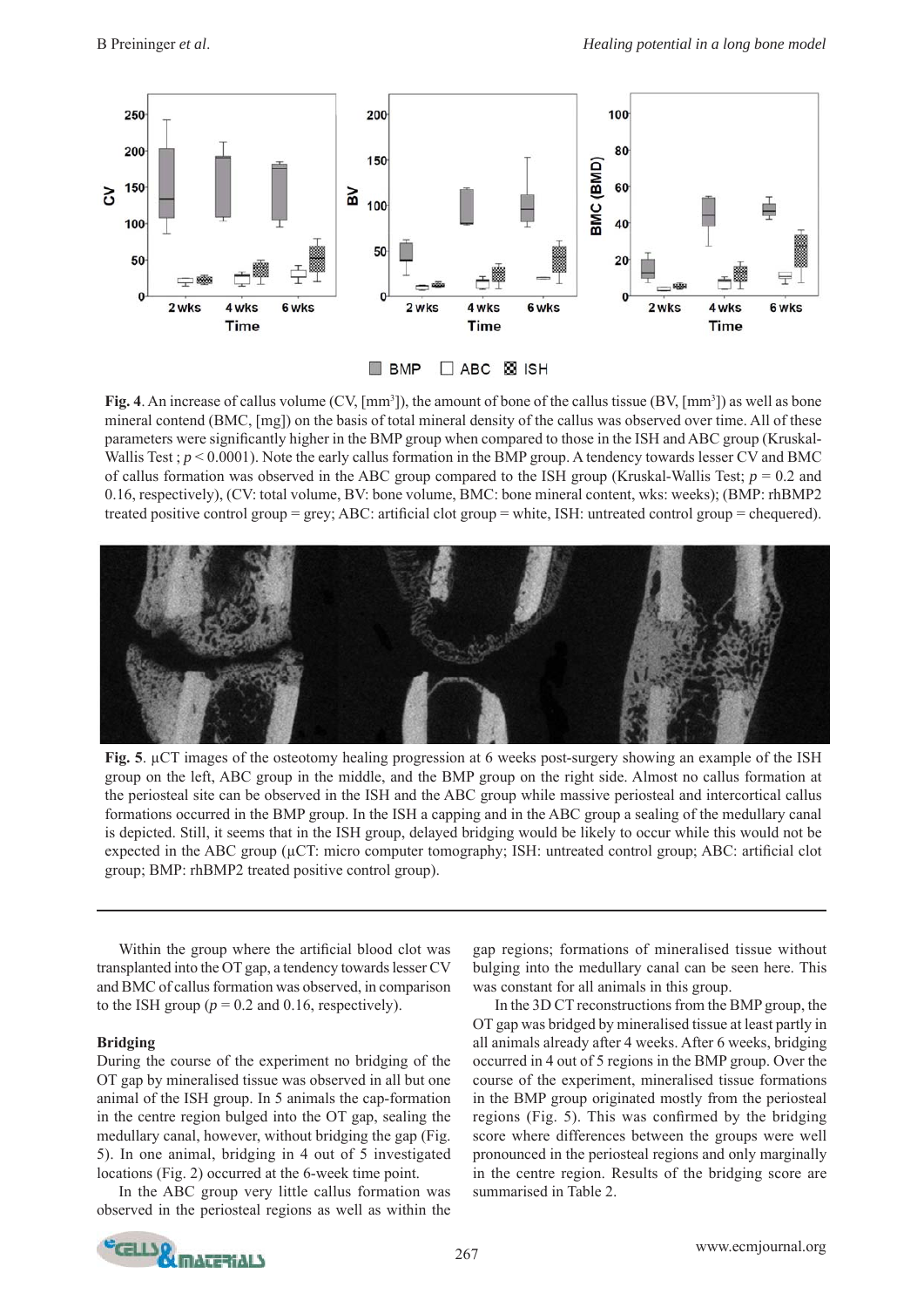

**Fig. 6**. Photomicrographs of histological sections 6 weeks post-surgery of the (from left to right) ISH, ABC, and BMP group (Movat Pentachrome staining); mineralised formation bulging into the gap region in the ISH group, while in the ABC group almost only fibrous tissue was found, mineralised tissue formation completely bridged and filled the gap within the BMP group (note the predominantly periosteal cantilevered callus formation); (ISH: untreated control group; ABC: artificial clot group; BMP: rhBMP2 treated positive control group); scale bar: 2.5 mm; Co = cortical bone/ yellow;  $BM =$  bone marrow/ dark red;  $Cg =$  cartilage/ green;  $Mc =$  muscle/ red.

#### **Histology**

The results found in the μCT were supported by the histological observations – all but one animal in the ISH group showed no bony bridging. In these specimens some woven bone formation could be observed in the periosteal and endosteal regions. After 6 weeks the defect zone, however, was predominantly filled with non-mineralised cartilage formation growing from the proximal and distal end of the OT gap and fibrous tissue formation intersecting those cartilage areas (Fig. 6A).

In the ABC group the gap regions were mainly filled with fibrous tissue; only very little formation of mineralised tissue and cartilage were observed here. As found in the μCT analysis mineralised tissue apposition was only seen above the opening of the medullary canal (Fig. 6B).

Again confirming the results from the  $\mu$ CT in all sections in the BMP group we observed complete bridging of the fracture gap by mineralised tissue in the periosteal and intercortical regions. Callus formations were much more pronounced in the periosteal regions where impressive woven bone formations bridged the gap. Hardly any cartilage formation could be seen in those sections at the 6 week time point (Fig. 6C).

#### **Discussion**

In this study we characterised a delayed bone healing model without the use of large defects, instable fixation or structural damage to the adjacent soft tissues but rather with a choice of animals having formally reduced biological bone healing potential. In our experiment we integrated the clinical standard to treat impaired bone healing as a positive control. Due to our experimental design we do have a clinical relevant benchmark to quantify the effectiveness of innovative therapies. In our model, the BMP stimulated group showed complete bone healing within 6 weeks while the untreated group resulted in an

impaired healing situation. These observations go along with the experiments of Wildemann *et al*. (Wildemann *et al.*, 2011), where an intramedullary nail coated with BMP was capable of rescuing a non union in a rat model. The early formations of mineralised callus tissue support the results from Wulsten *et al*. (Wulsten *et al.*, 2011) where BMP induced a very early callus formation and thereby stiffening these callus formations. Interestingly, we found that the pure, artificial haematoma from peripheral blood used as a carrier for BMP negatively influenced the outcome of the repair process.

 In this model, the healing outcome of our newly developed model can be controlled from non-healing to complete bridging within 6 weeks by simply altering the haematoma filling the OT gap without the use of a structure-providing scaffold.

 The setup characterised within our experiments now enables us to compare newly developed products for the enhancement of bone healing to the current clinical standard under circumstances resembling an efficient, reproducible model for delayed bone healing. Innovative therapy approaches (Chen *et al.*, 2010; Harvey *et al.*, 2010; Tare *et al.*, 2010) delivered via the haematoma, as well as various physiological and pathological alterations of the osteotomy haematoma can be characterised, and its effect on the formation of new bone can be investigated.

 A limitation of this study is the use of two embedding methods for samples from the ISH & ABC group and the BMP group, due to further analyses of mechanical properties of the callus tissue in the latter group. In order to exclude possible methodological errors arising from automatic picture processing with quantitative or semiquantitative histomorphometric methods we analysed our samples by hand and carried out descriptive histology only.

The OT gap is filled with a haematoma when left alone. This *in situ* haematoma in itself has a certain healing potential (Schmidt-Bleek *et al.*, 2009; Kolar *et al.*, 2010). We predominantly found fibrous tissue with small cartilage

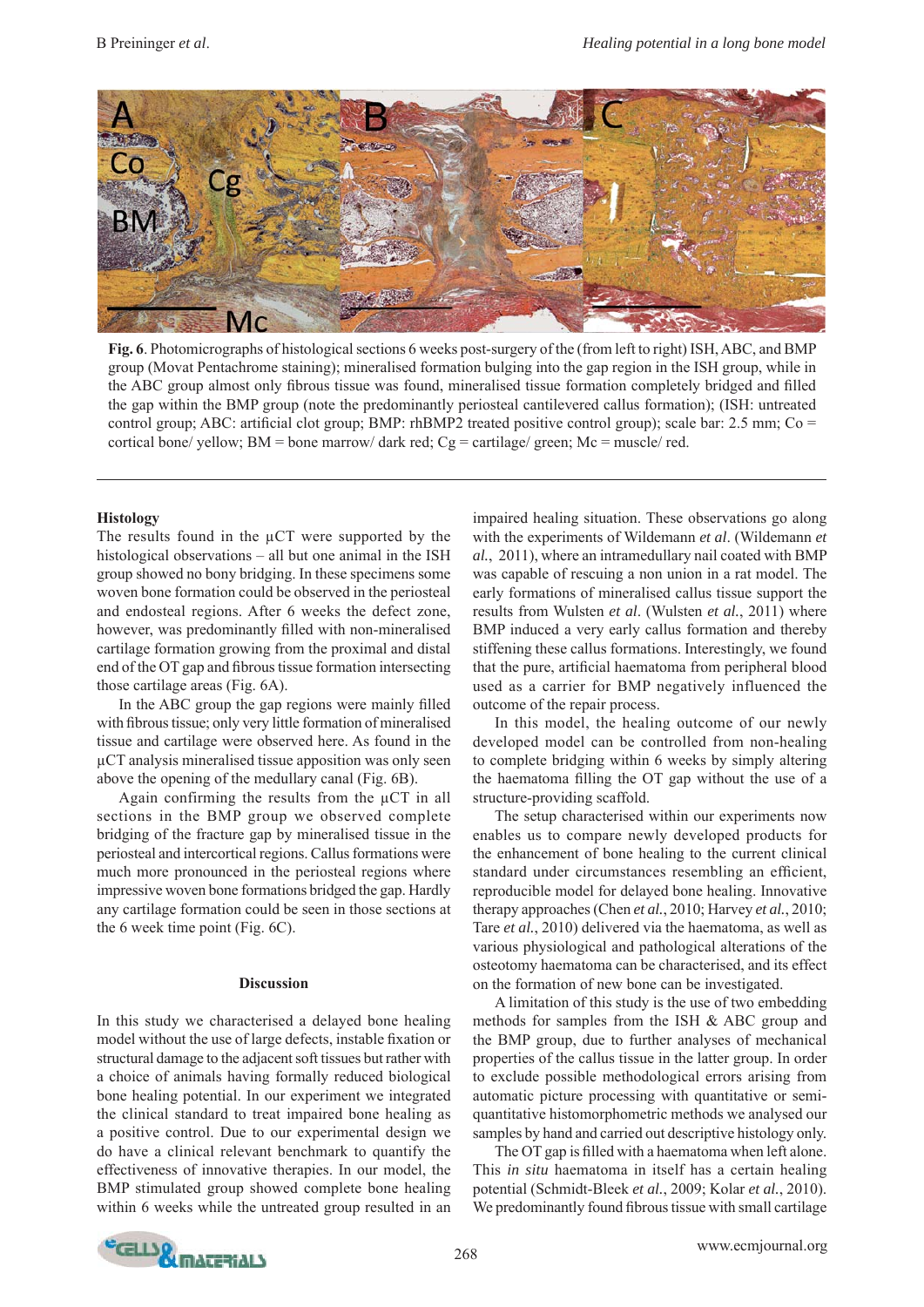appositions within the gap zone. Formations of immature woven bone were detected at endosteal and periosteal sites but rarely in the OT gap. The gap regions were mainly filled with areas of cartilage mostly separated by a central layer of fibrous tissues. According to a histological scale of fracture healing (Oetgen *et al.*, 2008) this tissue formations found in the ISH group at 6 weeks correspond to very immature stages of bone healing.

 The haematoma, however, could serve as a carrier for growth factors or cells (Trombi *et al.*, 2008) as therapeutics to enhance bone healing. In this study the *in situ* haematoma was replaced with an artificial haematoma, derived from autologous peripheral blood. This artificial haematoma showed a tendency to lessen callus formation compared to the *in situ* haematoma with an increased fibrous tissue share in the gap region construing towards a pseudarthrotic outcome. This could be due to the interrupted coagulation process necessary to prepare the artificial haematoma. By this, the cytokine pattern in the haematoma could be altered. The thrombin used in the process of clotting the artificial blood clot has been reported to trigger the release of growth factors known to positively influence osteogenic and angiogenic processes (Martineau *et al.*, 2004). Therefore, it could be presumed that the clot itself should further the healing process and in converse argument the negative outcome of the healing in the ABC group is unexpected. More and more evidence, however, arises, that the balanced and proper temporal and spatial sequence of factors during the initial phase of bone healing is important for a successful healing outcome (Mountziaris *et al.*, 2011). The diminished healing potential of the artificial haematoma, compared with the *in situ* haematoma observed in this study, is another indicator of the clear impact that the sensitively balanced composition of the haematoma has on the healing process. In the bone haematoma, the first steps of the healing cascade evolve directly after the injury occurs; differing between good and bad healers and bone and soft tissue injury. These differences include a change in the cytokine pattern and cellular composition (Schmidt-Bleek *et al.*, 2009; Recknagel *et al.*, 2011; Recknagel *et al.*, 2012; Schmidt-Bleek *et al.*, 2012). Therefore, a difference in the healing potential of the *in situ* haematoma and the artificial blood clot could well be explained by the undisturbed cytokine pattern development in the *in situ* haematoma.

Nevertheless, though the artificial blood clot is in principle inferior to the *in situ* haematoma, it still represents a suitable and easy-to-fabricate carrier for products to enhance the healing process. Through manipulation of the artificial haematoma (here the addition of BMP), successful bone healing was achieved in the course of 6 weeks among the biologically-impaired animals investigated. Typical periosteal callus formation could be observed. These formations are in good accordance with the reports found in the literature where the effect of BMP on the periosteal callus formation within the first 4 weeks post osteotomy has been described (Schmidmaier *et al.*, 2002; Wildemann *et al.*, 2011; Wulsten *et al.*, 2011).

 In this setup, the naturally occurring fracture haematoma can be mimicked and modified and just-on-time therapy strategies can be tested since there is no incubation time,

no toxicity aspects, no adverse immune reaction, and no degradation problem to be antagonised.

 Despite the acceptance of the influence of the mechanical environment on the course of bone healing, the mechanical boundary conditions of the animal models used have been characterised only in very few studies. We found our device to be stiffer in torsion and axial compression than those characterised by Strube *et al*. (Strube *et al*., 2009), but very good in comparison to those in the study of Mehta *et al*., 2010 (Mehta *et al.*, 2010). Disadvantages of external fixator devices are soft tissue irritation, pin breakage and pin infection. Nonetheless we observed no breaking of pins or soft tissue irritation in our study. Moreover, by abstaining from the use of instable fixation techniques, the biological processes are not further influenced and hindered by unphysiological interfragmentary movement amplitudes.

Due to our fixator material selection, artefacts caused by the device during μCT could obviously be reduced (Sullivan *et al.*, 1994; Strube *et al*., 2008a). Thereby, a 3D radiological *in vivo* follow-up of callus formation within one animal is possible, while taking advantage of the small interference of the implant material with the healing zone. Geometrical pathways of callus formation can also be followed up and the therapeutic effect of distinct variations of the haematoma can be evaluated for each animal individually. Within our settings now, therapeutics can be tested quantitatively *versus* the current clinically standardised usage of BMP in treating fracture non-unions.

#### **Conclusion**

The small animal model presented in this pilot study employs risk factors that are likely to coincide with impaired healing situations in the clinic leading to a compromised healing situation. In this experiment, we did not create a large defect and that allows us to abandon the use of a stability providing scaffold. This enabled us to demonstrate the key role of the *in situ* fracture haematoma during bone regeneration. A simple autologous blood clot enriched with BMP stimulates the model to complete healing within 6 weeks and thereby sets a benchmark for innovative therapies to improve impaired long bone healing situations.

#### **Acknowledgements**

The authors thank Liliya Schumann, Martin Textor and Mario Thiele for providing excellent technical assistance. The manuscript has been professionally edited by Dr. Kastner from "Acaman Academic Manuscripts". The authors report that no competing financial interests exist.

#### **References**

Chen FM, Zhang J, Zhang M, An Y, Chen F, Wu ZF (2010) A review on endogenous regenerative technology in periodontal regenerative medicine. Biomaterials **31**: 7892-7927.

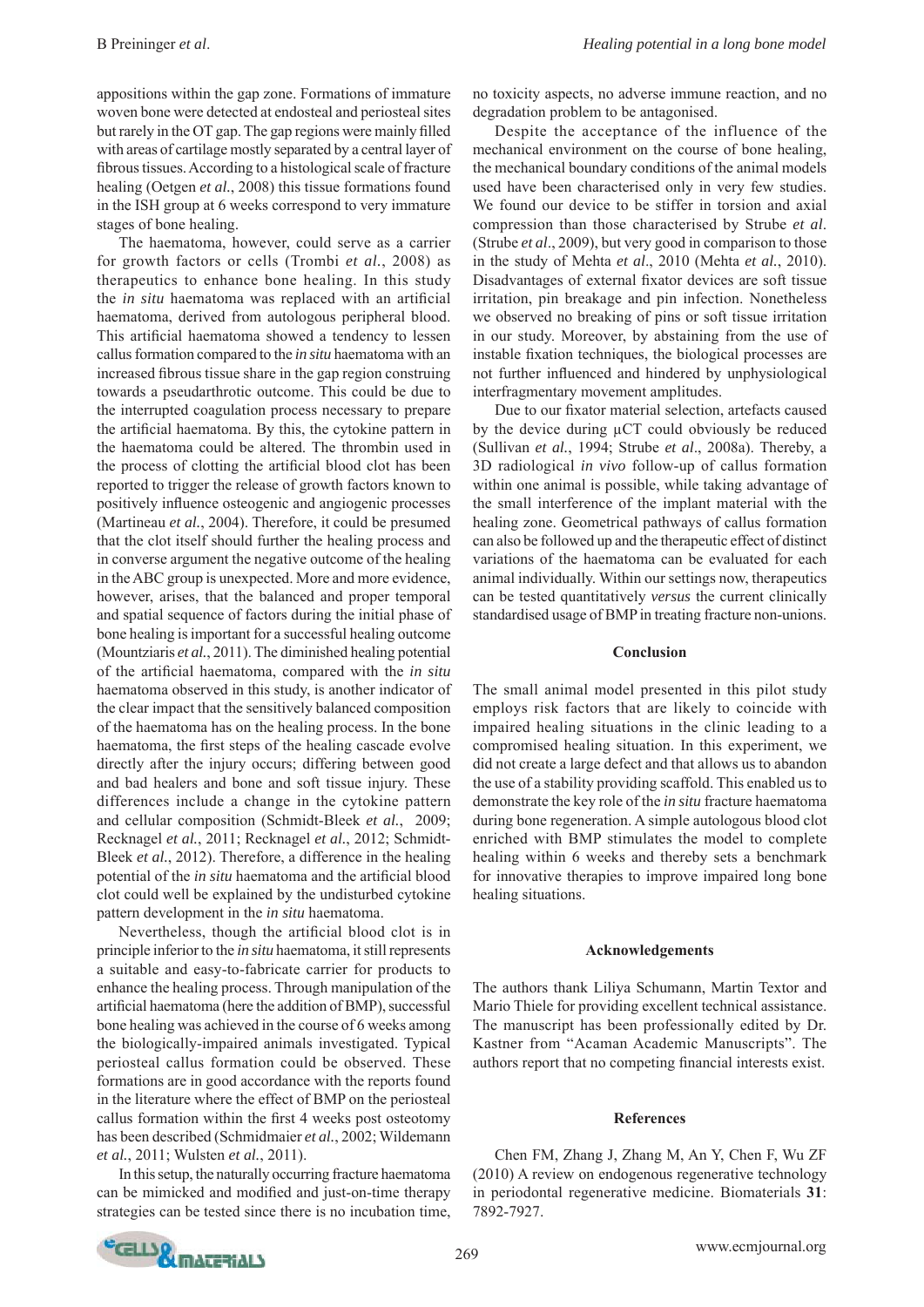Claes L, Blakytny R, Gockelmann M, Schoen M, Ignatius A, Willie B (2009) Early dynamization by reduced fixation stiffness does not improve fracture healing in a rat femoral osteotomy model. J Orthop Res **27**: 22-27.

David V, Lafage-Proust MH, Laroche N, Christian A, Ruegsegger P, Vico L (2006) Two-week longitudinal survey of bone architecture alteration in the hindlimbunloaded rat model of bone loss: sex differences. Am J Physiol Endocrinol Metab **290**: E440-447.

Demir B, Haberal A, Geyik P, Baskan B, Ozturkoglu E, Karacay O, Deveci S (2008) Identification of the risk factors for osteoporosis among postmenopausal women. Maturitas **60**: 253-256.

Drosse I, Volkmer E, Seitz S, Seitz H, Penzkofer R, Zahn K, Matis U, Mutschler W, Augat P, Schieker M (2008) Validation of a femoral critical size defect model for orthotopic evaluation of bone healing: a biomechanical, veterinary and trauma surgical perspective. Tissue Eng Part C Methods **14**: 79-88.

Duque G, Rivas D, Li W, Li A, Henderson JE, Ferland G, Gaudreau P (2009) Age-related bone loss in the LOU/c rat model of healthy ageing. Exp Gerontol **44**: 183-189.

Einhorn TA (1995) Enhancement of fracture-healing. J Bone Joint Surg Am **77**: 940-956.

 Ein horn TA, Majeska RJ, Mohaideen A, Kagel EM, Bouxsein ML, Turek TJ, Wozney JM (2003) A single percutaneous injection of recombinant human bone morphogenetic protein-2 accelerates fracture repair. J Bone Joint Surg Am **85-A**: 1425-1435.

Giannoudis PV, Einhorn TA, Marsh D (2007) Fracture healing: the diamond concept. Injury **38 Suppl 4**: S3-6.

 Gov ender S, Csimma C, Genant HK, Valentin-Opran A, Amit Y, Arbel R, Aro H, Atar D, Bishay M, Borner MG, Chiron P, Choong P, Cinats J, Courtenay B, Feibel R, Geulette B, Gravel C, Haas N, Raschke M, Hammacher E, van der Velde D, Hardy P, Holt M, Josten C, Ketterl RL, Lindeque B, Lob G, Mathevon H, McCoy G, Marsh D, Miller R, Munting E, Oevre S, Nordsletten L, Patel A, Pohl A, Rennie W, Reynders P, Rommens PM, Rondia J, Rossouw WC, Daneel PJ, Ruff S, Ruter A, Santavirta S, Schildhauer TA, Gekle C, Schnettler R, Segal D, Seiler H, Snowdowne RB, Stapert J, Taglang G, Verdonk R, Vogels L, Weckbach A, Wentzensen A, Wisniewski T (2002) Recombinant human bone morphogenetic protein-2 for treatment of open tibial fractures: a prospective, controlled, randomized study of four hundred and fifty patients. J Bone Joint Surg Am **84-A**: 2123-2134.

Harrison LJ, Cunningham JL, Stromberg L, Goodship AE (2003) Controlled induction of a pseudarthrosis: a study using a rodent model. J Orthop Trauma **17**: 11-21.

Harvey EJ, Henderson JE, Vengallatore ST (2010) Nanotechnology and bone healing. J Orthop Trauma **24 Suppl 1**: S25-30.

Jager M, Degistirici O, Knipper A, Fischer J, Sager M, Krauspe R (2007) Bone healing and migration of cord blood-derived stem cells into a critical size femoral defect after xenotransplantation. J Bone Miner Res **22**: 1224- 1233.

Kalu DN (1991) The ovariectomized rat model of postmenopausal bone loss. Bone Miner **15**: 175-191.

Kolar P, Schmidt-Bleek K, Schell H, Gaber T, Toben D, Schmidmaier G, Perka C, Buttgereit F, Duda GN (2010) The early fracture hematoma and its potential role in fracture healing. Tissue Eng Part B Rev **16**: 427-434.

Kubler NR, Reuther JF, Faller G, Kirchner T, Ruppert R, Sebald W (1998) Inductive properties of recombinant human BMP-2 produced in a bacterial expression system. Int J Oral Maxillofac Surg **27**: 305-309.

Martineau I, Lacoste E, Gagnon G (2004) Effects of calcium and thrombin on growth factor release from platelet concentrates: kinetics and regulation of endothelial cell proliferation. Biomaterials **25**: 4489-4502.

Mehta M, Strube P, Peters A, Perka C, Hutmacher D, Fratzl P, Duda GN (2010) Influences of age and mechanical stability on volume, microstructure, and mineralization of the fracture callus during bone healing: is osteoclast activity the key to age-related impaired healing? Bone **47**: 219-228.

Meyer RA, Jr, Tsahakis PJ, Martin DF, Banks DM, Harrow ME, Kiebzak GM (2001) Age and ovariectomy impair both the normalization of mechanical properties and the accretion of mineral by the fracture callus in rats. J Orthop Res **19**: 428-435.

 Meyer RA, Jr, Desai BR, Heiner DE, Fiechtl J, Porter S, Meyer MH (2006) Young, adult, and old rats have similar changes in mRNA expression of many skeletal genes after fracture despite delayed healing with age. J Orthop Res **24**: 1933-1944.

Mountziaris PM, Spicer PP, Kasper FK, Mikos AG (2011) Harnessing and modulating inflammation in strategies for bone regeneration. Tissue Eng Part B Rev **17**: 393-402.

Oetgen ME, Merrell GA, Troiano NW, Horowitz MC, Kacena MA (2008) Development of a femoral non-union model in the mouse. Injury **39**: 1119-1126.

Olah AJ, Simon A, Gaudy M, Herrmann W, Schenk RK (1977) Differential staining of calcified tissues in plastic embedded microtome sections by a modification of Movat's pentachrome stain. Stain Technol **52**: 331-337.

Parker MJ, Raghavan R, Gurusamy K (2007) Incidence of fracture-healing complications after femoral neck fractures. Clin Orthop Relat Res **458**: 175-179.

Peters A, Toben D, Lienau J, Schell H, Bail HJ, Matziolis G, Duda GN, Kaspar K (2009) Locally applied osteogenic predifferentiated progenitor cells are more effective than undifferentiated mesenchymal stem cells in the treatment of delayed bone healing. Tissue Eng Part A **15**: 2947-2954.

Recknagel S, Bindl R, Kurz J, Wehner T, Ehrnthaller C, Knoferl MW, Gebhard F, Huber-Lang M, Claes L, Ignatius A (2011) Experimental blunt chest trauma impairs fracture healing in rats. J Orthop Res **29**: 734-739.

Recknagel S, Bindl R, Kurz J, Wehner T, Schoengraf P, Ehrnthaller C, Qu H, Gebhard F, Huber-Lang M, Lambris JD, Claes L, Ignatius A (2012) C5aR-antagonist significantly reduces the deleterious effect of a blunt chest trauma on fracture healing. J Orthop Res **30**: 581-586.

Schmidmaier G, Wildemann B, Cromme F, Kandziora F, Haas NP, Raschke M (2002) Bone morphogenetic protein-2 coating of titanium implants increases biomechanical

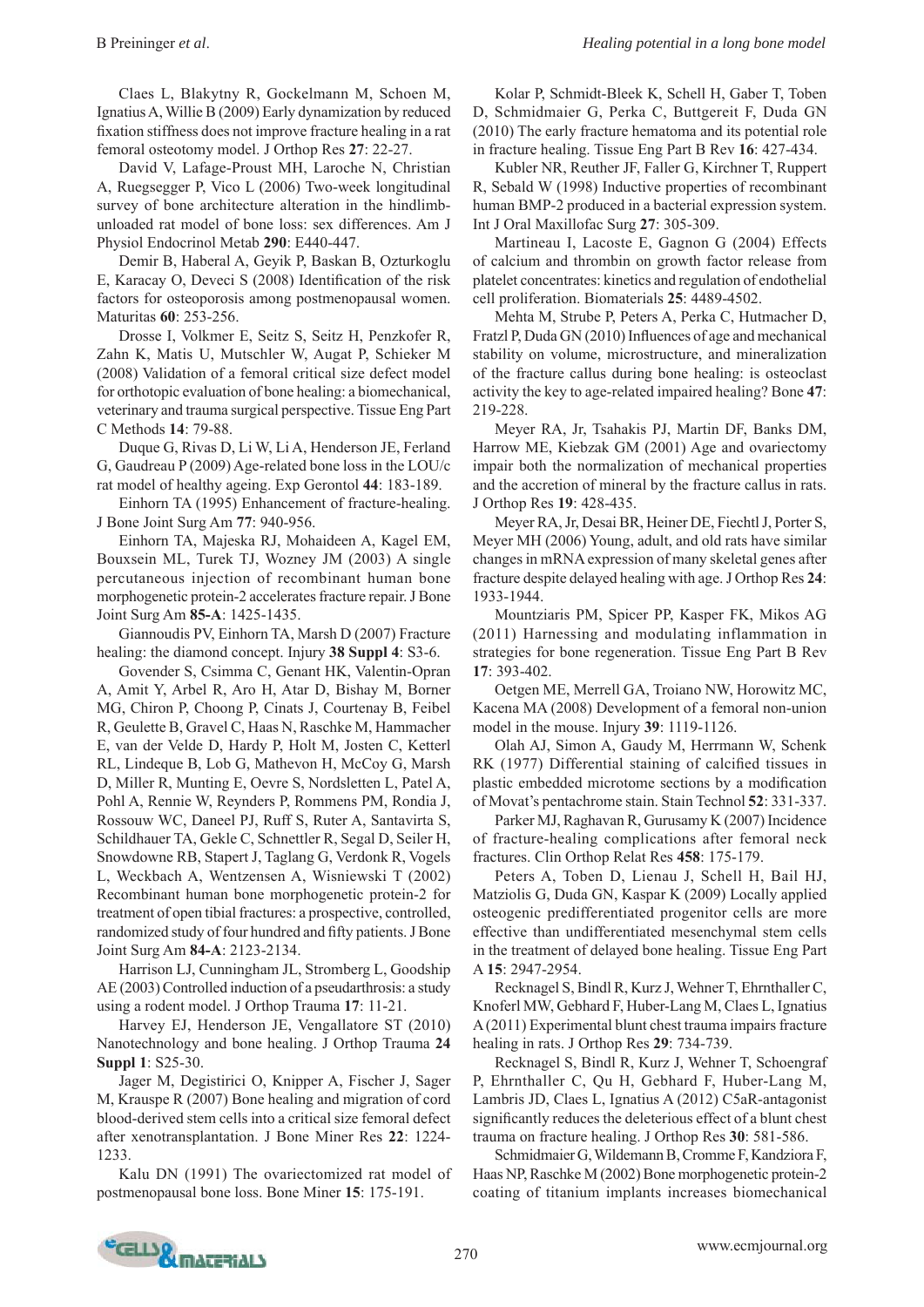strength and accelerates bone remodeling in fracture treatment: a biomechanical and histological study in rats. Bone **30**: 816-822.

Schmidt-Bleek K, Schell H, Kolar P, Pfaff M, Perka C, Buttgereit F, Duda G, Lienau J (2009) Cellular composition of the initial fracture hematoma compared to a muscle hematoma: a study in sheep. J Orthop Res **27**: 1147-1151.

Schmidt-Bleek K, Schell H, Schulz N, Hoff P, Perka C, Buttgereit F, Volk HD, Lienau J, Duda GN  $(2012)$  Inflammatory phase of bone healing initiates the regenerative healing cascade. Cell Tissue Res **347**: 567- 573.

Strube P, Mehta M, Putzier M, Matziolis G, Perka C, Duda GN (2008a) A new device to control mechanical environment in bone defect healing in rats. J Biomech **41**: 2696-2702.

Strube P, Sentuerk U, Riha T, Kaspar K, Mueller M, Kasper G, Matziolis G, Duda GN, Perka C (2008b) Influence of age and mechanical stability on bone defect healing: age reverses mechanical effects. Bone **42**: 758- 764.

Strube P, Mehta M, Baerenwaldt A, Trippens J, Wilson CJ, Ode A, Perka C, Duda GN, Kasper G (2009) Sexspecific compromised bone healing in female rats might be associated with a decrease in mesenchymal stem cell quantity. Bone **45**: 1065-1072.

Sullivan PK, Smith JF, Rozzelle AA (1994) Cranioorbital reconstruction: safety and image quality of metallic implants on CT and MRI scanning. Plast Reconstr Surg **94**: 589-596.

Tare RS, Kanczler J, Aarvold A, Jones AM, Dunlop DG, Oreffo RO (2010) Skeletal stem cells and bone regeneration: translational strategies from bench to clinic. Proc Inst Mech Eng H **224**: 1455-1470.

 Tro mbi L, Mattii L, Pacini S, D'Alessandro D, Battolla B, Orciuolo E, Buda G, Fazzi R, Galimberti S, Petrini M (2008) Human autologous plasma-derived clot as a biological scaffold for mesenchymal stem cells in treatment of orthopedic healing. J Orthop Res **26**: 176-183.

Wildemann B, Lange K, Strobel C, Fassbender M, Willie B, Schmidmaier G (2011) Local BMP-2 application can rescue the delayed osteotomy healing in a rat model. Injury **42**: 746-752.

Wulsten D, Glatt V, Ellinghaus A, Schmidt-Bleek K, Petersen A, Schell H, Lienau J, Sebald W, Ploger F, Seemann P, Duda GN (2011) Time kinetics of bone defect healing in response to BMP-2 and GDF-5 characterised by *in vivo* biomechanics. Eur Cell Mater **21**: 177-192.

Yamada M, Briot J, Pedrono A, Sans N, Mansat P, Mansat M, Swider P (2007) Age- and gender-related distribution of bone tissue of osteoporotic humeral head using computed tomography. J Shoulder Elbow Surg **16**: 596-602.

#### **Discussion with Reviewers**

**Reviewer I**: This manuscript introduces an animal model to investigate the influence of an interfragmentary artificially modified haematoma to induce fracture healing. A similar animal model has already been used recently to assess the fracture healing in systemic inflammation by Recknagel *et al*. (2011) (text reference). However, the experimental setup in the present study offers the advantage to further assess the impact of therapeutic concepts to induce fracture healing under *in vivo* circumstances. Please comment.

**Authors**: It has been shown in a similar experimental setup by Recknagel *et al.* (2011) that an inflammatory response mediated by cytokines such as Il-1β, TNF-α, IL-6 etc. can cause impaired bone healing. Although in the present study surgery was carried out in sterile circumstances and animals have been treated with antibiotics during surgery, it would have been favourable to rule out any inflammation. Thus, analysis of the data could benefit from the determination of inflammatory cytokines in the serum before surgery and during the experimental setup and additional immunohistochemical staining at the end of the experimental setup. In my opinion, the effect of an inflammatory response, which additionally influences bone healing mediated by the interfragmentary haematoma should be further taken into consideration.

 The animals did not show clinical sings of local infections, such as swelling, rubor or prolonged secretion of the wound, which are often observed in clinical routine after the local application of BMPs. We therefore did not believe an inflammatory reaction caused by possibly microbiological infection would cause the healing alterations. We "ruled out" an inflammation clinically.

 Immunohistochemical staining was conducted to stain the endothelial cells expression vWF to make vessel formations clear.

 The time point for the histological sections in our experiment was chosen in order to analyse callus formations. Cytokine expressions vary considerably within the very beginning of the healing phase (Recknagel *et al*., 2011). Therefore immunohistochemical stainings were not conducted at that time point.

 We further believe that any alteration between a cytokine expression in the very early phase of fracture healing in this presented experiment is caused by the different cytokine contents and concentrations of the transplanted graft consisting either of pure fracture haematoma, peripheral blood or peripheral blood + BMP2, respectively. However, as this study mainly focused on the establishment of the model with the possible use of the artificial haematoma as carrier for growth factors / cells the different inflammatory reaction during the inflammatory bone healing phase were not addressed. This could be an interesting research option in another study.

Taken together, the findings presented in the manuscript appear to be of a great interest within its field. Therefore, the animal model presented offers a promising alternative to further investigate and promote bone healing under impaired circumstances.

**Reviewer II**: The lack of mechanical testing, in light of the extensive literature in the field using the particular, well-known, candidate selected, is a major concern. Also in light of the effects of BMP-2 upon cell differentiation, it would be necessary to include data on gene expression profiles. Please comment.